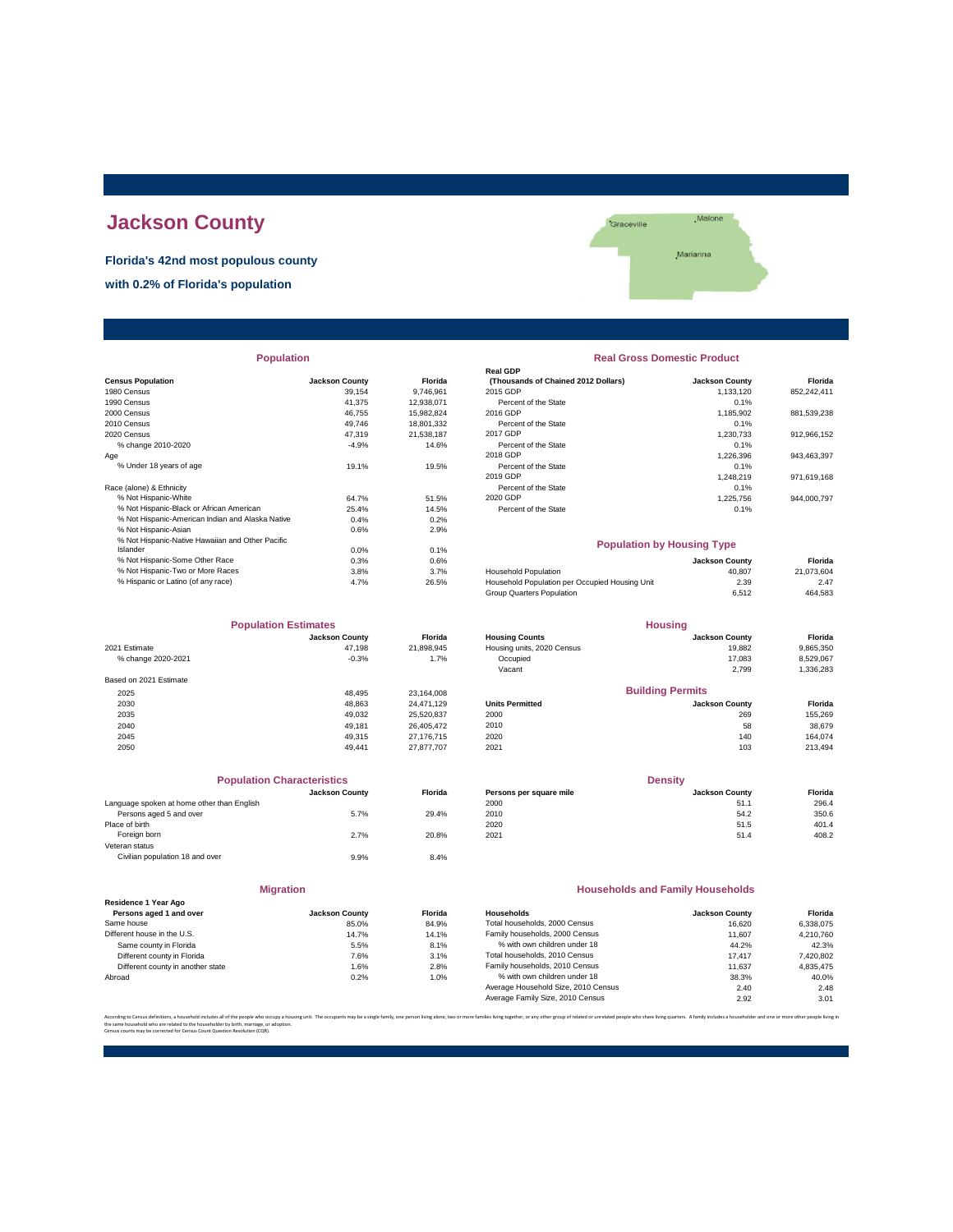# **Jackson County**

|                                                                              |                       |                         | <b>Employment and Labor Force</b>                  |                       |                  |
|------------------------------------------------------------------------------|-----------------------|-------------------------|----------------------------------------------------|-----------------------|------------------|
| <b>Establishments</b>                                                        |                       |                         | <b>Establishments</b>                              |                       |                  |
| 2020                                                                         | <b>Jackson County</b> | Florida                 | % of All Industries, 2020                          | <b>Jackson County</b> | Florida          |
| All industries                                                               | 1,013                 | 763,854                 | All industries                                     | 1,013                 | 763,854          |
| Natural Resource & Mining                                                    | 48                    | 5,514                   | Natural Resource & Mining                          | 4.7%                  | 0.7%             |
| Construction                                                                 | 106                   | 77,720                  | Construction                                       | 10.5%                 | 10.2%            |
| Manufacturing                                                                | 22                    | 21,822                  | Manufacturing                                      | 2.2%                  | 2.9%             |
| Trade, Transportation and Utilities<br>Information                           | 248                   | 145,853                 | Trade, Transportation and Utilities<br>Information | 24.5%                 | 19.1%            |
| <b>Financial Activities</b>                                                  | 12<br>77              | 13,437<br>83,911        | <b>Financial Activities</b>                        | 1.2%<br>7.6%          | 1.8%<br>11.0%    |
| Professional & Business Services                                             | 121                   | 187,348                 | Professional & Business Services                   | 11.9%                 | 24.5%            |
| Education & Health Services                                                  | 133                   | 87,764                  | Education & Health Services                        | 13.1%                 | 11.5%            |
| Leisure and Hospitality                                                      | 111                   | 61,008                  | Leisure and Hospitality                            | 11.0%                 | 8.0%             |
| <b>Other Services</b>                                                        | 59                    | 56,385                  | Other Services                                     | 5.8%                  | 7.4%             |
| Government                                                                   | 71                    | 5,895                   | Government                                         | 7.0%                  | 0.8%             |
|                                                                              |                       |                         |                                                    |                       |                  |
| <b>Average Annual Employment</b>                                             |                       |                         | <b>Average Annual Wage</b>                         |                       |                  |
| % of All Industries, 2020                                                    | <b>Jackson County</b> | Florida                 | 2020                                               | <b>Jackson County</b> | Florida          |
| All industries                                                               | 14,577                | 8,453,489               | All industries                                     | \$38,858              | \$55,840         |
| Natural Resource & Mining                                                    | 6.1%                  | 0.8%                    | Natural Resource & Mining                          | \$48,428              | \$37,710         |
| Construction                                                                 | 5.9%                  | 6.7%                    | Construction                                       | \$42,984              | \$55,840         |
| Manufacturing                                                                | 22.1%                 | 4.5%                    | Manufacturing                                      | \$34,549              | \$66,738         |
| Trade, Transportation and Utilities                                          | 0.7%                  | 20.6%                   | Trade, Transportation and Utilities                | \$62,458              | \$49,342         |
| Information                                                                  | 2.5%                  | 1.5%                    | Information                                        | \$44,779              | \$93,360         |
| <b>Financial Activities</b>                                                  | 5.7%                  | 6.9%                    | <b>Financial Activities</b>                        | \$50,125              | \$84,295         |
| Professional & Business Services                                             | 10.9%                 | 16.1%                   | Professional & Business Services                   | \$35,880              | \$68,218         |
| Education & Health Services                                                  | 8.3%                  | 15.3%                   | <b>Education &amp; Health Services</b>             | \$16,089              | \$55,099         |
| Leisure and Hospitality                                                      | 1.6%                  | 11.9%                   | Leisure and Hospitality                            | \$36,832              | \$27,694         |
| <b>Other Services</b>                                                        | <b>NA</b>             | 3.0%                    | Other Services                                     | <b>NA</b>             | \$41,131         |
| Government                                                                   | 34.3%                 | 12.5%                   | Government                                         | \$43,130              | \$58,821         |
| Industries may not add to the total due to confidentiality and unclassified. |                       |                         |                                                    |                       |                  |
| <b>Labor Force as Percent of Population</b>                                  |                       |                         |                                                    |                       |                  |
| Aged 18 and Older                                                            | <b>Jackson County</b> | Florida                 | <b>Unemployment Rate</b>                           | <b>Jackson County</b> | Florida          |
| 2000                                                                         | 53.9%                 | 64.2%                   | 2000                                               | 4.6%                  | 3.8%             |
| 2010                                                                         | 47.1%                 | 61.8%                   | 2010                                               | 8.8%                  | 10.8%            |
| 2020                                                                         | 45.7%                 | 58.6%                   | 2020                                               | 5.9%                  | 8.2%             |
| 2021                                                                         | 45.8%                 | 59.0%                   | 2021                                               | 4.6%                  | 4.6%             |
|                                                                              |                       |                         |                                                    |                       |                  |
|                                                                              |                       |                         | <b>Income and Financial Health</b>                 |                       |                  |
| Personal Income (\$000s)                                                     | <b>Jackson County</b> | Florida                 | Per Capita Personal Income                         | <b>Jackson County</b> | Florida          |
| 2000                                                                         | \$889,828             | \$472,851,789           | 2000                                               | \$19,054              | \$29,466         |
| 2010                                                                         | \$1,389,676           | \$732,457,478           | 2010                                               | \$27,989              | \$38,865         |
| 2011                                                                         | \$1,404,830           | \$771,409,454           | 2011                                               | \$28,551              | \$40,482         |
| % change 2010-11                                                             | 1.1%                  | 5.3%                    | % change 2010-11                                   | 2.0%                  | 4.2%             |
| 2012                                                                         | \$1,327,904           | \$800,551,723           | 2012                                               | \$27,039              | \$41,475         |
| % change 2011-12                                                             | $-5.5%$               | 3.8%                    | % change 2011-12                                   | $-5.3%$               | 2.5%             |
| 2013                                                                         | \$1,318,251           | \$802,975,701           | 2013                                               | \$26,966              | \$41,069         |
| % change 2012-13                                                             | $-0.7%$               | 0.3%                    | % change 2012-13                                   | $-0.3%$               | $-1.0%$          |
| 2014                                                                         | \$1,374,036           | \$861,412,339           | 2014                                               | \$28,193              | \$43,388         |
| % change 2013-14                                                             | 4.2%                  | 7.3%                    | % change 2013-14                                   | 4.6%                  | 5.6%             |
| 2015                                                                         | \$1,424,795           | \$919,834,894           | 2015                                               | \$29,307              | \$45,493         |
| % change 2014-15                                                             | 3.7%                  | 6.8%                    | % change 2014-15                                   | 4.0%                  | 4.9%             |
| 2016                                                                         | \$1,451,037           | \$954,069,719           | 2016                                               | \$30,027              | \$46,253         |
| % change 2015-16                                                             | 1.8%                  | 3.7%                    | % change 2015-16                                   | 2.5%                  | 1.7%             |
| 2017                                                                         | \$1,518,648           | \$1,023,131,116         | 2017                                               | \$31,450              | \$48,774         |
| % change 2016-17                                                             | 4.7%                  | 7.2%                    | % change 2016-17                                   | 4.7%                  | 5.5%             |
| 2018                                                                         | \$1,583,330           | \$1,087,188,628         | 2018                                               | \$32,925              | \$51,150         |
| % change 2017-18                                                             | 4.3%                  | 6.3%                    | % change 2017-18                                   | 4.7%<br>\$35.371      | 4.9%             |
| 2019<br>% change 2018-19                                                     | \$1,636,165           | \$1,139,799,293         | 2019<br>% change 2018-19                           |                       | \$53,034         |
| 2020                                                                         | 3.3%<br>\$1,783,929   | 4.8%<br>\$1,209,995,921 | 2020                                               | 7.4%<br>\$38,710      | 3.7%<br>\$55,675 |
| % change 2019-20                                                             | 9.0%                  | 6.2%                    | % change 2019-20                                   | 9.4%                  | 5.0%             |
|                                                                              |                       |                         |                                                    |                       |                  |
|                                                                              |                       |                         |                                                    |                       |                  |
| Earnings by Place of Work (\$000s)                                           |                       |                         | <b>Median Income</b><br>Median Household Income    |                       |                  |
| 2000                                                                         | \$493,357             | \$308,751,767           |                                                    | \$40,754              | \$57,703         |
| 2010                                                                         | \$727,213             | \$438,983,914           | Median Family Income                               | \$51,744              | \$69,670         |
| 2011<br>% change 2010-11                                                     | \$731,033             | \$450,498,606           | Percent in Poverty, 2020                           |                       |                  |
| 2012                                                                         | 0.5%<br>\$727,730     | 2.6%<br>\$468,410,475   | All ages in poverty                                | 19.5%                 | 12.4%            |
| % change 2011-12                                                             | $-0.5%$               | 4.0%                    | Under age 18 in poverty                            | 29.5%                 | 17.2%            |
| 2013                                                                         | \$732,393             | \$482,898,301           | Related children age 5-17 in families in poverty   | 28.8%                 | 16.5%            |
| % change 2012-13                                                             | 0.6%                  | 3.1%                    |                                                    |                       |                  |
| 2014                                                                         | \$746,523             | \$512,375,290           | <b>Personal Bankruptcy Filing Rate</b>             |                       |                  |
| % change 2013-14                                                             | 1.9%                  | 6.1%                    | (per 1,000 population)                             | <b>Jackson County</b> | Florida          |
| 2015                                                                         | \$780,866             | \$544,408,719           | 12-Month Period Ending December 31, 2020           | 0.63                  | 1.66             |
| % change 2014-15                                                             | 4.6%                  | 6.3%                    | 12-Month Period Ending December 31, 2021           | 0.53                  | 1.38             |
| 2016                                                                         | \$793,741             | \$569,769,284           | State Rank                                         | 60                    | <b>NA</b>        |
| % change 2015-16                                                             | 1.6%                  | 4.7%                    | NonBusiness Chapter 7 & Chapter 13                 |                       |                  |
| 2017                                                                         | \$829,909             | \$603,668,170           |                                                    |                       |                  |
| % change 2016-17                                                             | 4.6%                  | 5.9%                    | Workers Aged 16 and Over                           | <b>Jackson County</b> | Florida          |
| 2018                                                                         | \$857,367             | \$639,620,451           | Place of Work in Florida                           |                       |                  |
| % change 2017-18                                                             | 3.3%                  | 6.0%                    | Worked outside county of residence                 | 26.1%                 | 18.1%            |
| 2019                                                                         | \$891,532             | \$671,553,148           | Travel Time to Work                                |                       |                  |
| % change 2018-19                                                             | 4.0%                  | 5.0%                    | Mean travel time to work (minutes)                 | 26.1                  | 27.9             |
| 2020                                                                         | \$936,599             | \$688,764,753           |                                                    |                       |                  |
| % change 2019-20                                                             | 5.1%                  | 2.6%                    |                                                    |                       |                  |